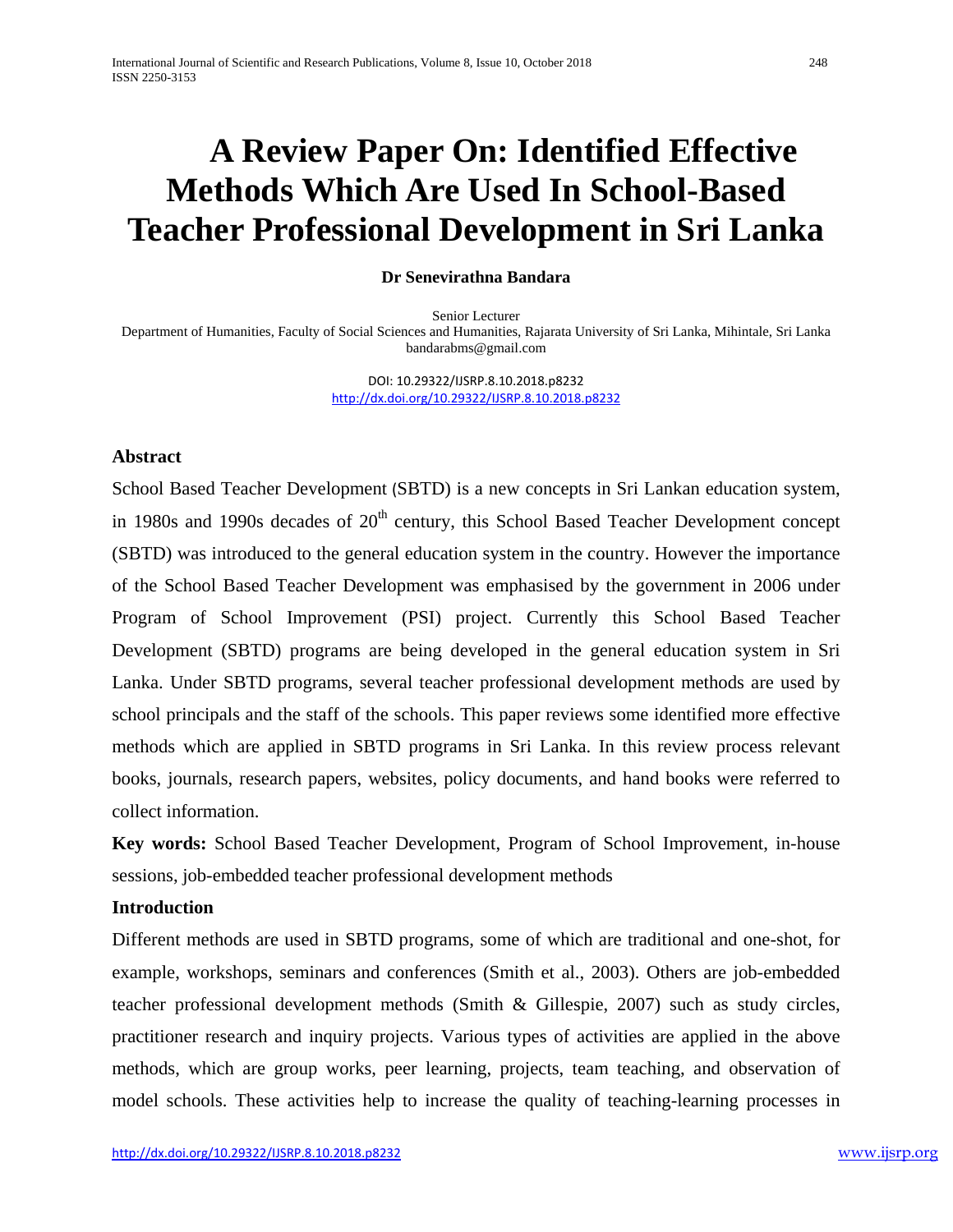schools, as "…the success of professional learning activities depend on teacher motivation, enthusiasm and commitment" (Yates, 2007, p. 215). In addition, Smith et al (2003) outlines some school-based continuing professional development activities, which are listed below:

- Induction (pairing with a master teacher or mentor when beginning to teach, offered by the school).
- Ongoing inquiry activities (practitioner research or study circles, organised by the school).
- Coaching (whether peer or mentor).

The Department of Education & Training (2005) provides some effective professional development activities: action research, study groups and case discussions. In addition, SBTD programs at outside locations are also a different activity of SBTD programs.

## **Methodology**

The qualitative data (information) for this study were collected by reviewing relevant books, journals, websites, thesis, paper articles and hand-books. The collected information were analysed and finally this reviewed paper is presented. Especially the paper was focused to review national and international literature which are relevant to various types of effective methods of SBTD programs in Sri Lanka. The flowing sections of the paper describe some identified effective methods which are used in SBTD programs in Sri Lanka.

# **Action research**

This is a strategy in the teaching and learning process, and it is a good tool for individual selfteacher professional development. Action research strategy allows teachers to formulate valid questions about their own practice and pursue objective answers to these questions in the same workplace (Department of Education & Training, 2005). One of the previously discussed programs was included this activity.

This is an action research-based case study which was conducted in a disadvantaged school in Sri Lanka. This research was conducted by the National Institute of Education (NIE). This project was conducted about two-and-a-half years and the research has five specific objectives: "to report an attempt to introduce school improvement in Sri Lanka; to assess the success or otherwise of this innovation; to evaluate the effectiveness of the strategies used in the process; to identify factors that hinder the improvement process; and to develop insights on the role of the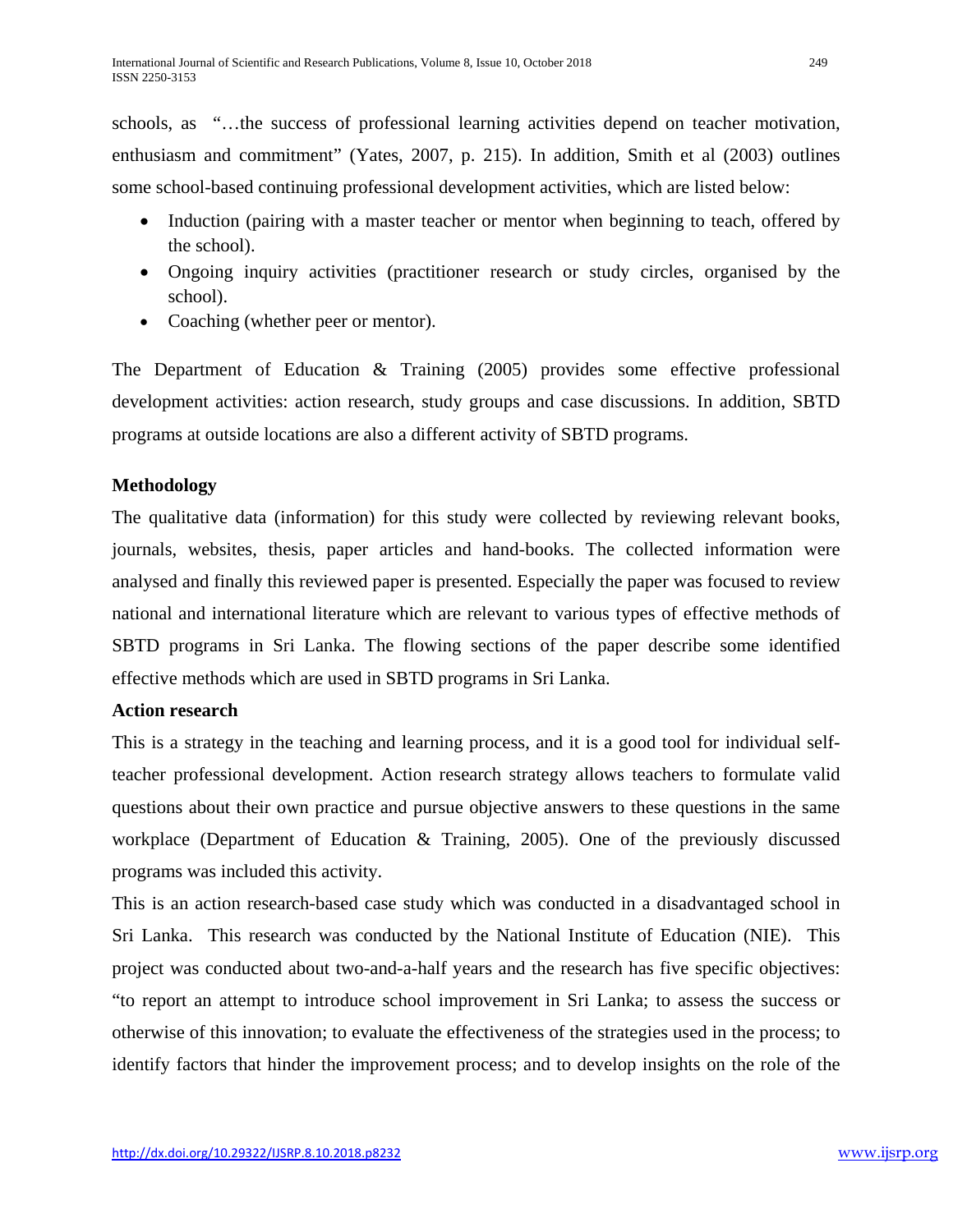facilitator" (Wijesundera, 2002, p. 170). In this school improvement project, the Action Research method was used and the project procedure is explained in the diagram below.



**Figure 1: Diagram of action research based study**

(Wijesundera, 2002)

This action research procedure has two aspects which are relevant to the SBTD concept. Firstly, it is school-based, and secondly it considers in-house sessions conducted for teacher professional development to make awareness of the project. The effectiveness of the strategies and processes used in the in-house session were explained as, "The most successful strategies used in the inhouse sessions were the individual and school levels" (Wijesundera, 2002, p. 180). The next section articulates identified two methods which are applied in SBTD programs.

# **School-based teacher development programs at outside locations**

SBTD programs are usually implemented in-house and sometimes may create boredom and dullness among teachers. Therefore some SBTD programs are also organised at outside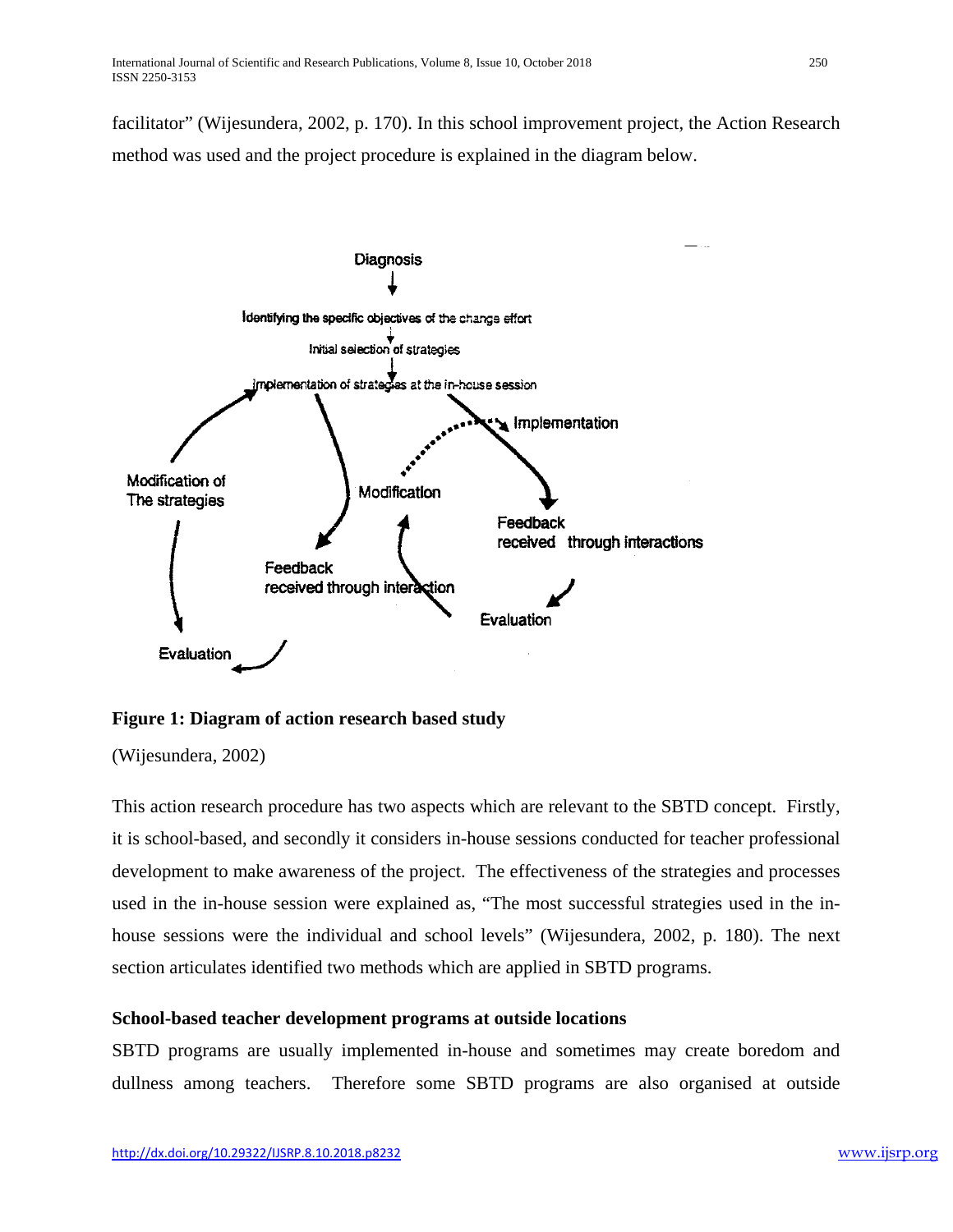locations. Since teachers are adult learners, teacher professional development activities should be incorporated with some aspects of adult learning theories; while Butler (1992a, p. 3) describes that "…adult learners exist in situations separate from the learning context. They are motivated to learn by changing in their situations and learn best when new learning is applied in practical ways and/or are relevant to the changes in their situations".

Some important aspects of SBTD programs at outside locations are:

- Participation of all teachers of the school.
- Transport is reserved for participants.
- Accommodation and meals are provided.
- Various teacher professional development programs are organised and implemented according to specific subjects, grades and sections (e.g. Science, Art, Commerce, etc).
- Different types of physical and human resources are used, for example, popular lecturers are invited for the lectures.
- Various activities are organised for teachers' entertainment at evening and night time.
- At the end of the program, a special ceremony is organised and certificates are presented by the chief guest.
- In the SBTD programs, every teacher is assessed and this assessment will be evaluated for the next promotion of the teacher service.
- Programs are organised and implemented annually or two or three times a year and the locations are changed from time to time.

These programs are assumed as those that develop teachers' skills, knowledge, attitudes and values.

# **ICT for teacher professional development**

This section describes the importance of Information Communication Technology (ICT) for teachers and students. The literature shows that ICT is a strong tool for teacher professional development (Anderson & Henderson, 2004; Brooks-Young, 2001). Nowadays, ICT is a part of the teachers' working life. Teachers are required to have at least a basic knowledge of ICT. "As pre-service teachers are prepared to teach in tomorrow's classrooms, they must learn to use computer technology in the ever-changing global marketplace and as a critical tool to strengthen educational reforms for improved student learning" (Seabrooks et al., 2000, p. 219). This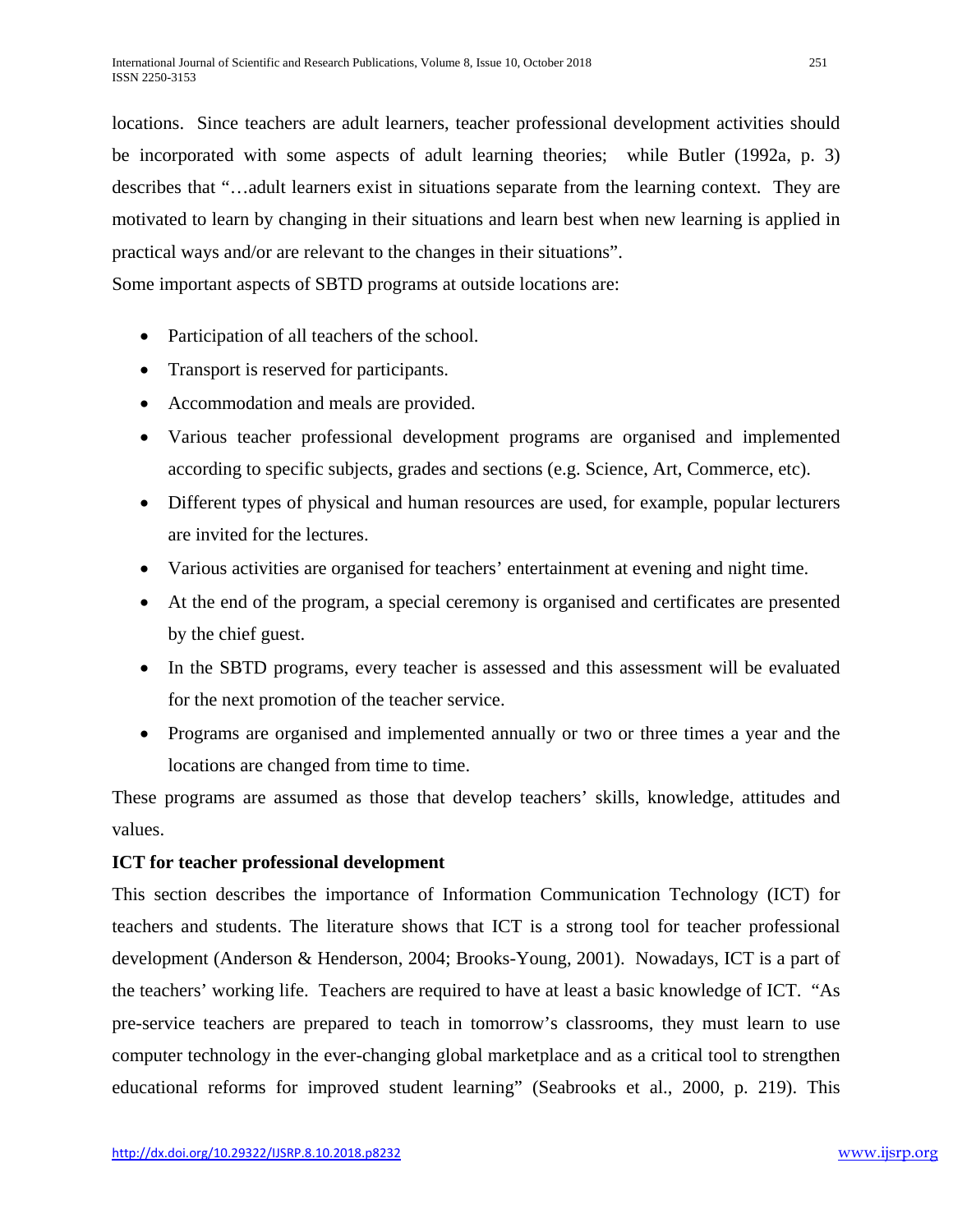statement emphasises the importance of ICT education for teacher professionalism. However, prospective teachers do not have an opportunity to undertake ICT education in Sri Lanka. Mendes, Tuijnman et al (2003, p. 64) mentions that "there are 17 national colleges of education offering a diploma after three years of study but they offer little or no ICT training".

"In this 'Digital Age', computer technology enables many people to work anytime, anywhere, freed from a workplace anchored in time and space" Computer Literacy of Sri Lanka, (MOE, 2004, p. 1). Thus, teachers in the  $21<sup>st</sup>$  century should have a better computer knowledge, skills and attitudes. Using SBTD programs, teachers' computer ability can be developed to a considerable extent in their workplace. Even though the availability of Sri Lankan ICT-related facilities such as electricity, telephone, internet, e-mail and hardware (computers, printers, scanners, etc.) are insufficient (MOE, 2004), the above mentioned ICT-related facilities could be provided using the power and authority of School-Based Management (SBM) to organise and implement SBTD programs to develop teachers' ICT ability at school level. In addition, Davis (1997) states the importance of ICT for teachers and he highlights five foci for professional development. These are: skills with particular applications; integration into existing curricula; IT related changes in the curricula; changes in the teacher role; and understanding theories of education.

While Hartley (2007) believes that more adults are becoming interested in continuing education, both formally and informally. Thus continuing education (lifelong learning) can be enacted with SBTD programs, and CDs, software and internet facilities help with teacher professional development. By introducing ICT in SBTD programs, time could be saved, because teachers are allowed to use these materials according to their own timetable. The Sri Lankan government planned to make ICT a culture in Sri Lanka. This plan has goals; one of them is to make 50% of the Sri Lankan population ICT literate by 2010 (MOE, 2005). Thus the United State of America, Canada and Norway used a 'Web-based, Case-based' learning environment for professional educators. This is called 'Case *NET'* and has four aims (Bronack et al., 1999):

1. Both in-service and pre-service teacher educators use Case *NET* to develop and refine their abilities to understand professional problems using case studies.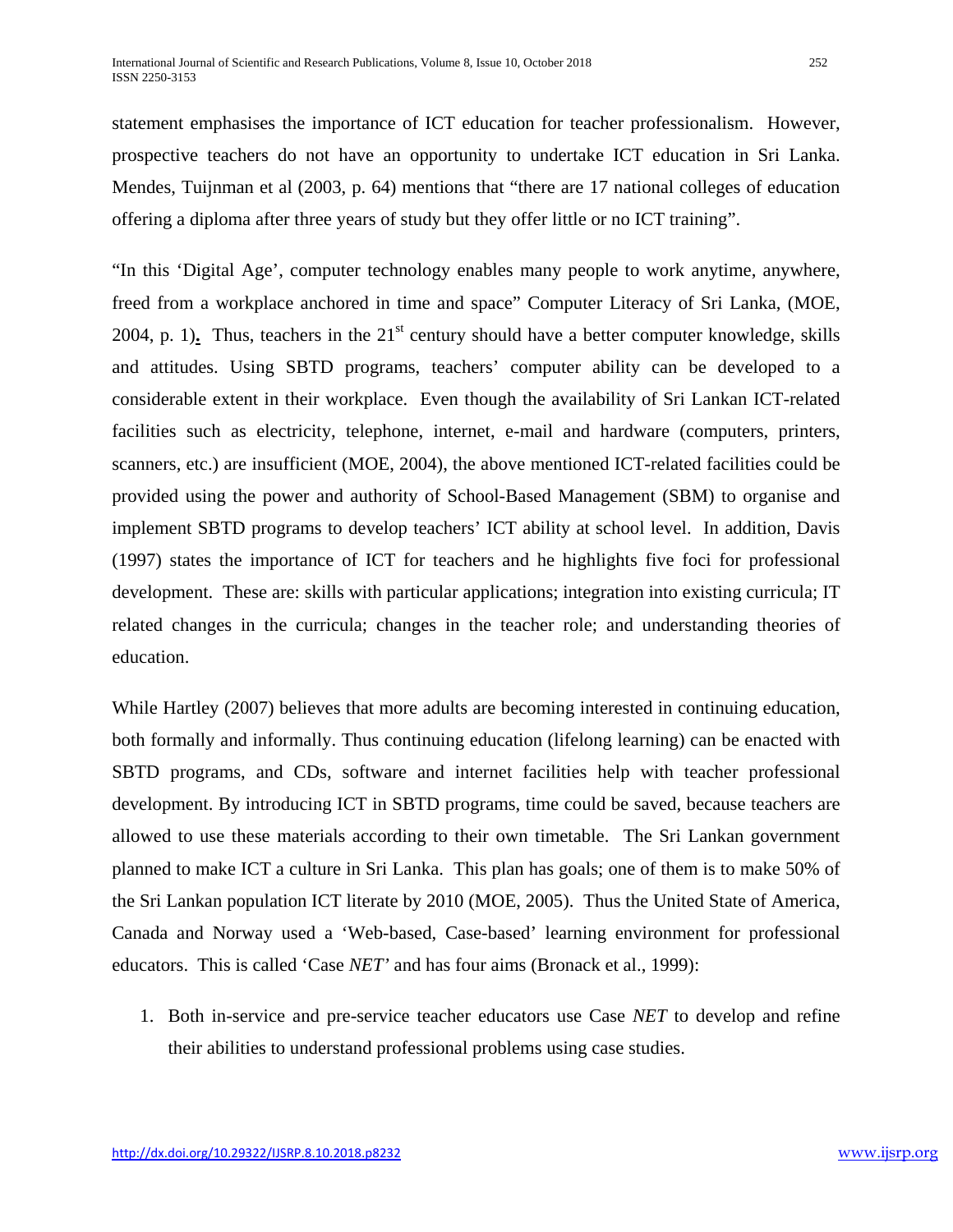- 2. The Case *NET* is used by educators to develop collaboration and their group problem solving.
- 3. The Instructional Technology model can be used as supporting material for studentcentred learning.
- 4. The Case *NET* provides opportunities to participants to promote technical skills.

In SBSD programs, the abovementioned Case *NET* can be used in SBTD programs in Sri Lanka. Moreover, Doncaster Secondary College in Melbourne, Australia, used technology to make a 'Global classroom' in the school. At the beginning of this project a few Geography teachers had experiences in the use of new technology to make a 'Global classroom project'. Finally, all the staff got formal training to use technology for their professional development. This professional training project included three phases over a period of six months. In the first phase, the project focused on giving knowledge and understanding of the application of Windows, Word, Excel and PowerPoint to teachers. In the second stage, organised group worked in particular key learning areas, and during the final phase, teachers were trained for curriculum software packages (Allen, 1998).

In 1998, the United Kingdom conducted a research that investigated teachers' ICT development needs. According to the research finding, they categorised teachers' ICT needs in three major areas (Williams. D. et al., 2000). Figure: 1 depicts the abovementioned teachers' needs.



## **Figure 1: Teachers' ICT needs**

(Williams, D. et al 2000)

Williams, D. et al (2000) discuss three areas of teachers' ICT needs. Access to ICT is the availability to use computers for teachers. Training means appropriate training to teachers to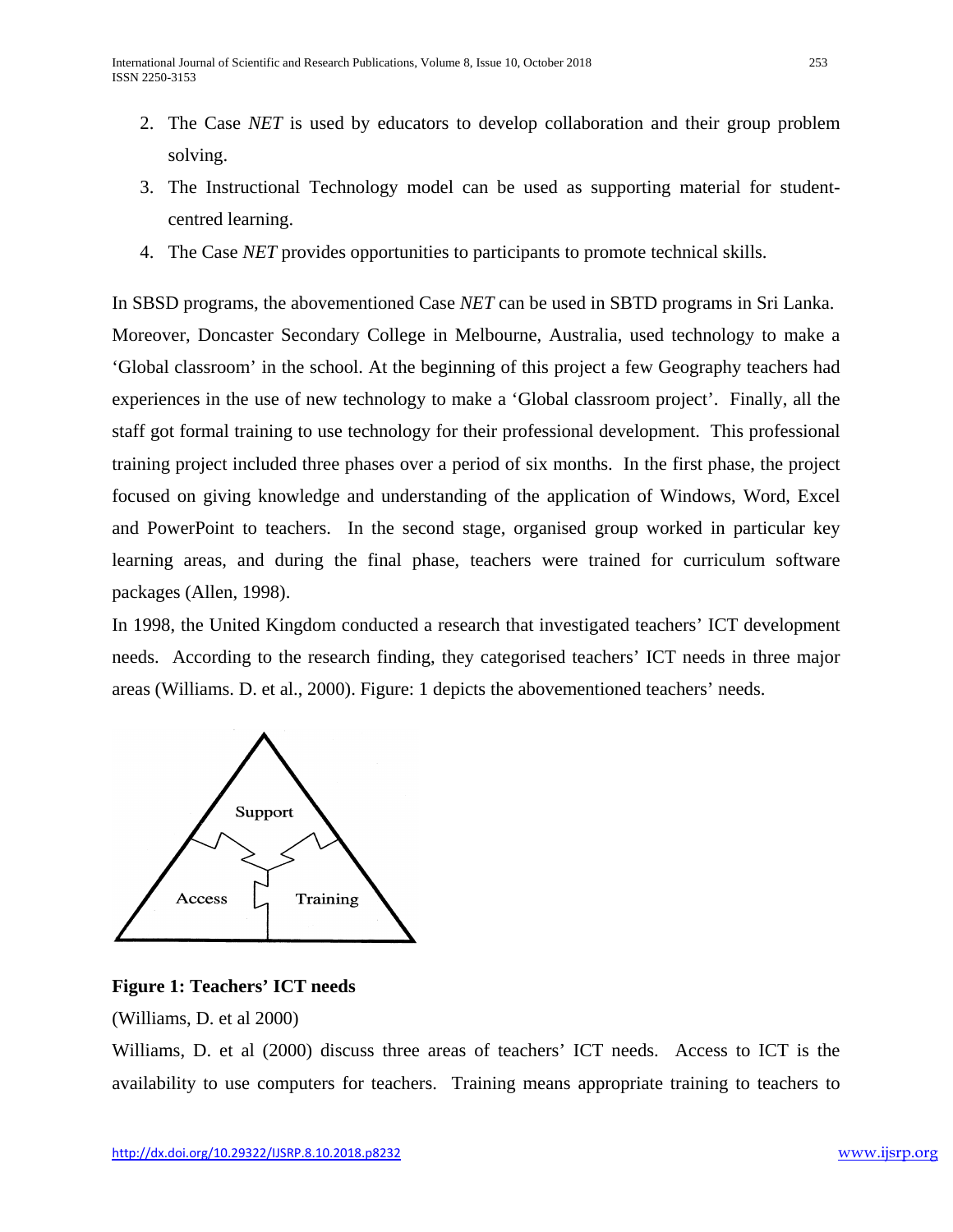develop skills, knowledge, and relevance to achieve educational goals, priorities and delivery. Support is explained as encouragement to education or training for teachers.

## **Conclusion**

The paper articulated international and national literature which related to deferent methods in SBTD programs and this review paper presented a summary of the findings of this study. Further some important and effective methods are identified which are used in School-Based Teacher Professional Development in Sri Lanka. With respect to contributions to new knowledge, further this review paper summarised some suggestions for future study in the area of methods of SBTD programs in Sri Lanka.

## **References**

- Anderson, N. & Henderson, M. (2004). e-PD: blended models of sustaining teacher professional development in digital literacies. *E-Learning,* 1**,** 383-394
- Bandara. S. (2018). Identified Effective Events and Activities of SBTD Programs in Sri Lanka,

*International Journal of Innovative Research and Development (IJIRD), Vol. 7.Issue 6 July 2018*

- Brooks-Young, S. (2001). Is Online Professional Development in your staff Development Plan? *Today's Catholic Teacher,* Vol, 35 (2), p. 22
- Bronack, S. C., Kilbane, C. R., Herbert, J. M. & McNergney, R. F. (1999). In-service and Preservice Teachers' Perceptions of a Web-based, Case-based Learning Environment. *Information Technology for Teacher Education,* Volume 8 Number 3 1999
- Butler, J. A. (1992a). Staff Development. *NWArchives***,** 1- 28[.http://www.nwrel.org/scpd/sirs/6/cu12.html](http://www.nwrel.org/scpd/sirs/6/cu12.html)
- Davis, N. (1997). Framing Teacher Professional Development. *Information Technology for Teacher Education,* 6 Number 2 1997
- Department of Education & Training (2005). Professional Learning in Effective Schools. The Department of Education & Training. Melbourne.
- MOE (2004). Computer Literacy of Academic Staff of Government Schools,Approved Private Schools and Privenas. Ministry of Education. Colombo.
- MOE (2005). Education for Economic Development and Prosperity. Ministry of Education, Sri Lanka. Colombo.
- Mendes, S., Tuijnman, A. & Young, N. (2003). Training for ICT development in Sri Lanka and Tanzania. Institute of International Education, Stockholm University
- Hartley, J. (2007). Teaching, learning and new technology: a review for teachers. *British Journal of Educational Technology,* Vol. 38 No, 1 2007**,** 42-62
- Seabrooks, J. J., Kenney, S. & Lamontagne, M. (2000). Collaboration and Virtual Mentorning: building relationships between pre-service and in-service special education teachers. *Information Technology for Teacher Education,* Volume 9 Number 2 2000
- Smith, C. & Gillespie, M. (2007). Research on Professional Development and Teacher Change: Implications for Adult Basic Education.